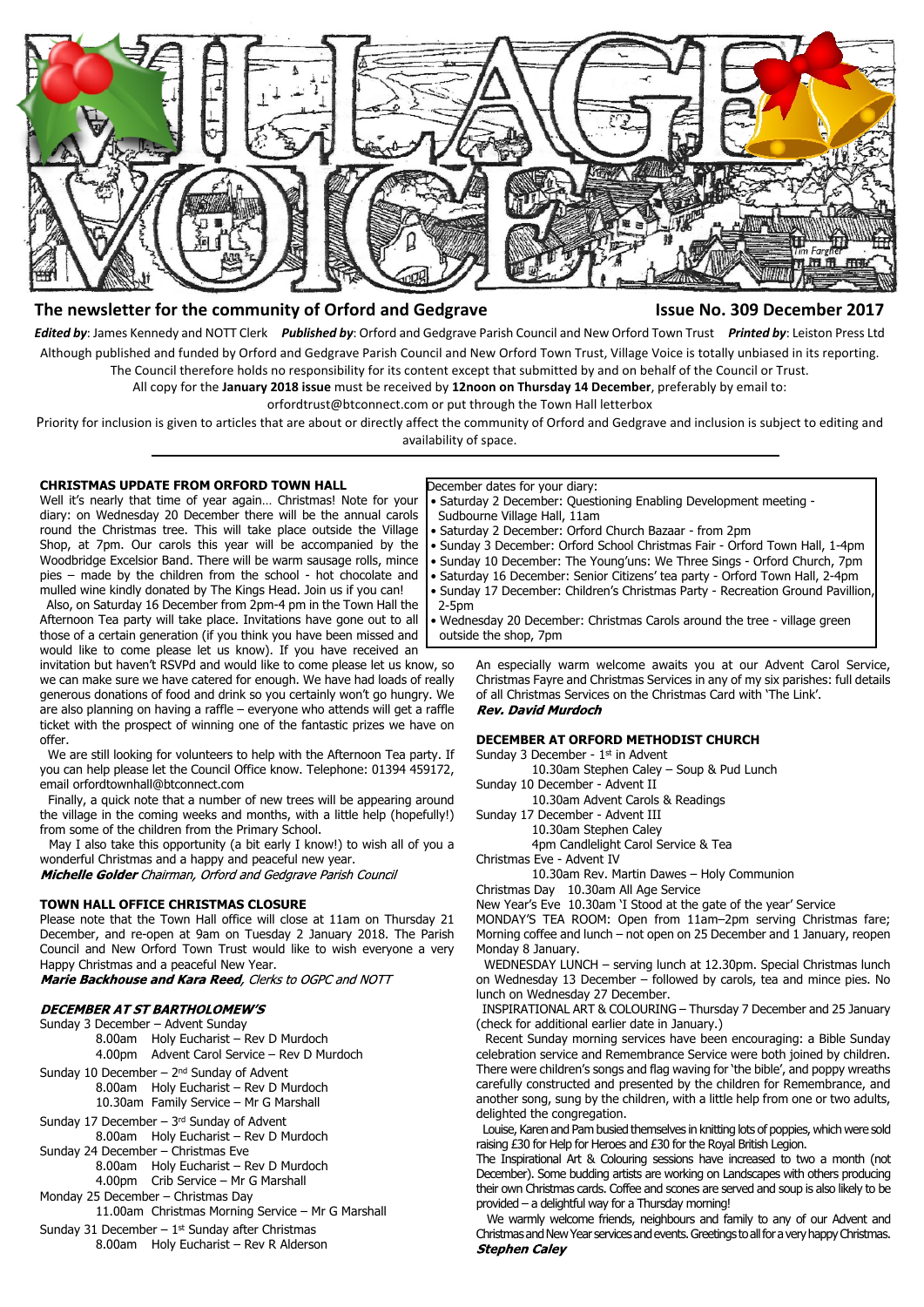#### **ORFORD SPORTS & RECREATION CLUB DIARY**

Events at the club for December are as follows:

Club nights Fridays, Sundays and Mondays from 8:30pm onwards (table tennis/pool/snooker/darts/bar/chat and Wi Fi).

- Sunday 17 December: Children's Christmas Party, 2pm-5pm. (Details available from Nicola Ehlert, Naomi Pedrick and Friends Garage.) Please let us know before 12 December if your children would like to attend so we have an idea of numbers. Please also bring a plate of party food.
- Friday 22 December: Bingo night at 8pm, followed by the Christmas draw at 9:30pm (tickets are available at the club, so be in it to win it!)
- Saturday 23 December: Flaming Cheek from 8pm. £3 members/£4 non-members
- New Year's Eve, Sunday 31 December: Jack's Jukebox from 8pm. FREE ENTRY for all.

 Season's greetings to all, and many thanks for your ongoing support. Mark Smy, OSRC Secretary, tel 450358

#### **THOMAS MARSHALL EDUCATION FUND**

TMEF has had three very successful fund raising events over the summer months: T4T in June, the Brocante Sale in August and the Black & White Ball in September, raising over £6,500 in total. This brilliant result could not have been achieved without you and on behalf of the trustees I would like to say a big thank you for all your ongoing support and help.

 We are not hibernating over the winter months and have a couple more events coming up. There will be a concert by the renowned Leiston British Legion Brass Band on 4th March 2018 at 2.30pm in Orford church and in April 'Rust and Stardust', who did the performances of the Wildman of Orford and the Green Children of Woolpit, hope to return to Orford with another new production. This will be also linked to workshops for the children at Orford School. Further details of both events will follow.

Thank you all once again for your support of TMEF.

**Wendy Marshall** 

#### **FOLKEAST PRESENTS THE YOUNG'UNS – WE THREE SINGS**

On Sunday 10 December FolkEast present their popular festive concert We Three Sings at St Bartholomew's Church at 7pm. Tickets in advance £14.00 from wegotickets.com, or on the door £16.00. Join the three wise men of folk as they reflect upon and celebrate Christmas both in word and song, bringing joy and warmth to young and old alike. (Come suitably attired to be in with a chance of winning the coveted Best Christmas Jumper Award.)

Jacki Maslin

#### **GARDENING CLUB**

**Date:** Thursday 11 January (the December meeting is the AGM and Members Social Event)

**Topic:** Choosing and using local, seasonal and foraged foods **Presenter:** Peter Harrison

#### **Time:** 7.30pm

**Venue:** Orford Town Hall 'Back room'

 If you've ever been to the Alde Valley Festival at White House Farm either in the Spring or the Autumn 'Cornucopia', then you will have tasted Peter's food which always includes local, seasonal and foraged plants and vegetables! Peter is also known as the 'Flying Chef' and his website is: www.peterharrisonchef.co.uk. He is coming to talk to us about, and hopefully, demonstrate, his ethos and how we might translate that into our own ways of life… Do come along and bring your friends.

#### **David Keleel and Darsham Nurseries**

At our November meeting, David inspired and amused us all with an illustrated talk about his nursery and the principles on which it is based – 'the potager' and how this style of gardening evolved around the world and his personal experience in California. He answered our many questions with ideas and suggestions as well as practical knowledge. Almost 40 members and guests attended and those who hadn't discovered Darsham, made plans to visit!

#### **The Gardening Club and 2018…**

At the first meeting of the new year, we will be collecting subscriptions and hope many more members will join us (we are up to 74 in 2017!), for what is planned to be an exciting and interesting year! It is £15 for the calendar year or £4 per session if that suits you better. In addition to the published programme of events, we usually make a Spring and Autumn car-sharing trip to a garden. We also have competitions for the Eric Mason Shield with the winner being presented at the December meeting.

#### **Taster for 2018:**

 February: Andrew Brogan on his Exotic garden in Henstead which we recently visited as a group – magical planting with bamboos, banana palms, trickling water and much more…

March: Climbers, Creepers and Crawlers – Michael Warren

 Summer Trip in July: East Ruston Old Vicarage Garden in Norfolk. Do join us in January and get the whole Programme for 2018! **Polly Sharkey** 

#### **MOBILE LIBRARY TIMETABLE FOR 2018**

September, 26 October, 23 November, 21 December.

The mobile library will visit the area at the following times: Sudbourne bus shelter: 1.50pm-2pm Orford, Barons Meadow: 2.05pm-2.25pm Orford Market Square: 2.30pm-3.45pm… Every four weeks on the following Fridays: 19 January, 16 February, 16 March, 13 April, 11 May, 8 June, 6 July, 3 August, 31 August, 28

**TEN FOOTERS AND ALL THAT**

My thanks are due to nearly 200 people who have bought copies of this book since Easter. Most are local readers, not all sailors either. At least three copies have travelled to Australia, two to Cornwall and one to Shetland. In addition to the profits passed to the charities, 'Farms for City Children' and 'The Nancy Blackett Trust' it has been a pleasure to hear from several readers who remember sailing at Orford in the 1940s and 50s, especially Mrs Betty Bailey, the daughter of Tom Brinkley, now living near St Austell. Her daughter sails a Scorpion dinghy and a granddaughter is a fully qualified sailing instructor. So the Brinkley sailing genes persist. I have apologised to Mrs Bailey for the statement, pointed out by someone else, that George and Tom Brinkley were cousins when they were in fact brothers. Victor Brinkley, father of Ralph, was their cousin.

 David Pelly and his brother Rowland had a family picnic on the foreshore here in August. They were delighted to see ten footers in the dinghy park and the Tomtit 'Hebe', formerly owned by their father Air Chief Marshall Sir Claude Pelly, on her mooring close by. David Pelly alerted me to another error in my text referring to the transport of the former Polo Pavilion to become the Orford Dabchicks first clubhouse "on a lorry". It actually travelled on a trailer, pulled by a tractor supplied by Michael Watson. There may well be other inaccuracies still to be revealed.

 Fewer than 20 copies of the book remain in stock. But if they would provide a last-minute Christmas present for someone you have just remembered please let me know at 29 High Street, Orford IP12 2NW or ring 01394 450567.<br>**Richard Roberts** 

#### **THE PENINSULAR PRACTICE DECEMBER NEWSLETTER Christmas opening times**

We will be open as normal except for:

- Christmas Day, Monday 25 December 2017
- Boxing Day, Tuesday 26 December 2017
- Bank Holiday, Monday 1 January 2018

We wish all of our patients a Merry Christmas and a Happy New Year. Flu Jahs

 If you haven't already had your flu jab but wish to have it please make an appointment to see a nurse. If we have not heard from you by 1 January 2018, we will update your medical records to say that you have decided not to take part in this year's flu campaign.

GP Closure Afternoon: 13 December 2017 from 13.00

#### **KING'S HEAD NEWS**

Here we all go into the festive period. Time to spend with friends and family, time to enjoy and relax, time to reflect on a year passing and look forward to the next one. From our side of the fence there is miles of stuff to look back on and look forward to, but most of importantly the great times we have spent with people over the past year. We thank you all for your time and friendship, your custom and support and look forward to the continued support in 2018.

 November has been a real blast for us. The first ever poetry reading at The King's Head – Martin Figura "Boring the Arse off Young People" – what a fun and different evening and never boring, a really good experience. Thank you to everyone who came along and supported the event.

Well, if we didn't push the boundary with poetry  $-$  a drag queen presenting the fantastic Alde & Ore Inter-Estuary Pub Quiz took it to another level. Madame Galina, the Prima Ballerina (Iestyn Edwards) did a great job and made a thoroughly enjoyable evening for everybody. Thanks and congratulations to Clare Greenwell and the whole team behind the event, looking forward to hosting again. Huge congrats to Ed's Lot who not only won at The King's Head but beat every pub that took part to top score. Elastic walls for next year to fit more people in.

 Daniel Bunce and his kitchen team showed what the USA can produce in terms of food with another well attended food theme night. The theme nights take a break for the Festive Season to return in the new year. However, Pie & Pint Night keeps on going every Wednesday with a choice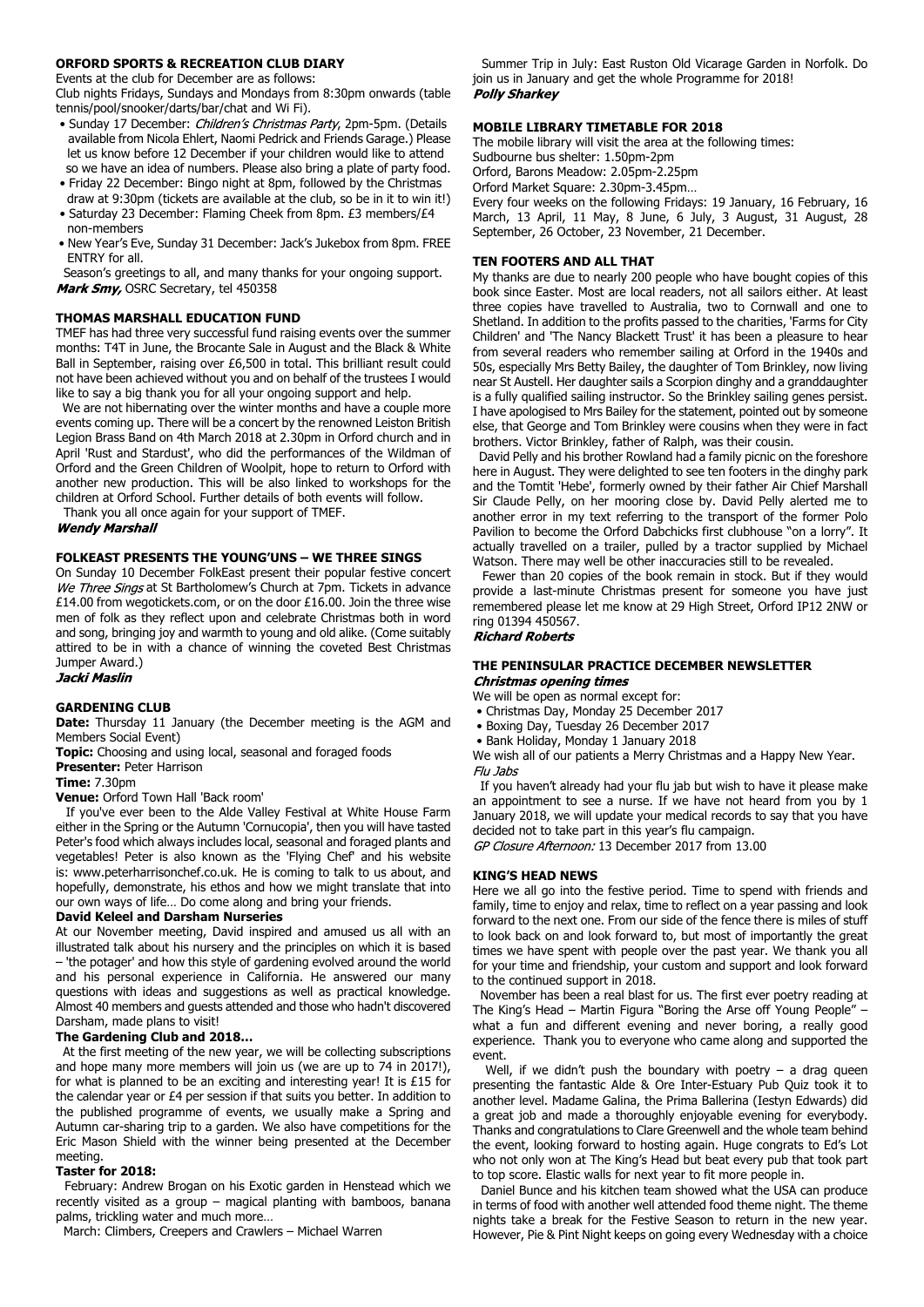of pie and a pint or medium glass of house wine for £14. Come in to the warm and sit back and enjoy.

 The fantastic and original voice of S J Mortimer filled the bar in November with another quality performance. Just watch out for her making a name for herself in the years to come and you can say "I remember hearing her play at The King's Head". This month we have the return of the ever popular Peter Hepworth on Thursday 21 December from 9pm. Peter will be performing not only his regular tracks and sounds but has a great Christmas set to play ready to get you in the mood for the big day. As always Peter will entertain and keep everybody bubbling away. As with all of our music events entry is free and everyone is welcome.

 We are delighted to again support "Christmas Carols under The Christmas Tree" on the village green by the shop on Wednesday 20 December. Last year had a fine turnout – let's see if we can get more down this year. Mulled Cyder and Hot Chocolate will be supplied so bring along your voices to join in and have a fun evening.

 That lull between Xmas and New Year sees the return of our Twixmas Charity Quiz on Thursday 28 December at 8pm, and is being held in aid of East Anglian Children's Hospices. Lofty, Kathy, Knocker and Sara are the question masters. All it costs to take part is £1 per head - a bit of fun for a good cause and what better way to fill that gap between celebrations.

 How are you going to see in the New Year? We have a fantastic menu on offer to you at £39.50 per head. You will need to book a table and make your pre-order. Forms are available from the bar. Daniel and his team will make sure your last meal of 2017 is one to remember.

 Once the food is done we have live music from "The Man in the Hat" from about 9 until the early hours of 2018. Free entry and everyone welcome to come and join us for the chimes and a great party.

 So that completes the 2017 programme at The King's Head. A busy but very enjoyable one and we thank you all for your support. Don't forget we are open between 12noon and 2pm on Christmas Day, so please join us for a drink and chat. A very merry, peaceful and enjoyable festive season to all of you and every good wish for 2018.

**Ian & Suzanne Ballantine**, thekingsheadorford@gmail.com

#### **ALDE AND ORE ESTUARY PARTNERSHIP PROGRESS ON THE ESTUARY WALLS**

Since May the Partnership have agreed the modelling specification for the whole estuary and are now waiting for the final results. This will give us a good baseline model and it looks like the draft results are in line with the previous modelling undertaken and significantly underpins the Estuary Plan. It shows the impacts on other flood cells and highlights properties which may need localised protection. It will be necessary to discuss with the Iken landowners exact designs for that flood compartment, which will possibly include retired walls to protect houses and other assets. The final report will be available in late November and we will communicate our thoughts and any cost implications as soon as we can.

 You will be glad to hear Phase I of the Aldeburgh wall upgrade is complete. No further work can be started until we have the schemes designed, costed and relevant consents from the Environment Agency which will be some time next year, but it is hoped to be able to start some mitigation work (removing rare species, water voles, adders etc) from the wall for upgrading work to start in earnest in 2019. We expect to spend £2-3m a year across the estuary in 2019 and each of the following four years.

#### **ENABLING DEVELOPMENT**

A public forum was held at Tunstall Village Hall on 10 November chaired by The Right Hon. Lord Deben to discuss concerns that the community had raised and to view the sketch plans for the currently proposed sites. Lord Deben discussed a number of concerns all of which are covered in the FAQs on the website. He hoped that if the community were unhappy about the proposed plans to raise funds through enabling development they might propose alternative ways to cover the significant funding required. We must all work together on this.

 The AOEP has decided to pause their enabling development plans in order to take into consideration comments received at recent public consultation meetings and to give more time for other sources of funds to be pursued. While the SCDC planners indicated, at a recent meeting, their continuing support for the use of enabling development to part fund the Estuary Plan, they agreed to pause the ED programme and this was confirmed with The Estuary Trust on Friday, 17th November.

 The main general appeal for funds was launched last month, and applications to the HLF Landscape Partnership and to other foundations are under way. Taking account of that, the AOEP has decided not to make any planning applications on sites for at least twelve months, i.e. not before November 2018. Meanwhile, informal discussions may continue with planners and others.

 By November 2018, following on from the whole estuary modelling, there will be a more refined phased and costed programme of flood defence work in the estuary. There will also be a clearer picture of the likelihood of success of other fundraising sources. Funding is in place for all costs anticipated in 2018, so this pause will not impede the progress of delivery of the flood defences. It will also provide time for further community discussion about the Estuary Plan, funding sources and the extent to which any enabling development is required.

Amanda Bettinson, Partnership Secretary, Alde and Ore Estuary Partnershin

### **AOEP ESTUARY PLANS: FLOOD DEFENCE – Joy Castle writes:**

I live in Orford so I am aware of the concerns about flooding in this estuary area. The Alde and Ore Partnership, a group set up in May 2012, has held three Fund Raising Launch Meetings recently in aid of strengthening the river wall defences. At each of those meetings, held in Aldeburgh, Snape and Orford, we were told that questions about Enabling Development would not be taken, but full information about the proposed Enabling Development sites would be available at future meetings.

 A public meeting was held in Sudbourne Village Hall at 3.45pm on Tuesday 3 October 2017, and another was in Tunstall Community Centre at 4pm on Friday 10 November 2017. People at these meetings asked searching and pertinent questions about the Alde and Ore Estuary Partnership Plan for Flood Defence which includes reliance on Enabling Development.

 At Sudbourne, on 3 October, the meeting was conducted by a professional facilitator who was calm and competent and who provided the opportunity for everyone to ask questions and make comments. Through this fair exchange of views, I learned the names of the statutory bodies involved, a little about the duties of those bodies, something of the issues to be faced and also about complications involved in protecting this estuary and the Area of Outstanding Natural Beauty. I felt everybody was interested in working towards the best outcome. Questions from the floor asked for clarity on a number of issues. None of the questions were answered fully at that time. However, it was the beginning, and further discussions and ideas would surely come.

 At Tunstall Community Centre I was shocked and disappointed by a very different atmosphere. The chairman was not impartial. He was not prepared to give time for the meeting to consider some very important and complicated questions. There were several occasions when the chairman interrupted a speaker from the floor to tell them they were wrong. He did not thank them for their observation or point of view if it differed from his and he did not give full weight to the need for clear answers to the questions. The inference that I became aware of in this aggressive atmosphere was that:

- People were labelled as being obstructive if they asked for clarity about certain things
- People who suggested that there could be other ways of raising funds, were similarly dismissed
- Nobody had the right to question the Partnership Plan

 The chairman of the fund-raising committee was quite explicit that in his view without Enabling Development there could be no flood defence and if the community did not agree to that he said, "The plan for flood defence would be dead".

 Such emotive language blocks rather than helps understanding and contributed to the bullying tactics used by the chairman. I think this is no way to engage with the community. As one very experienced and thoughtful contributor ventured to suggest a certain amount of 'scaremongering' was going on.

 As a consequence, I am confused. I was intimidated by the tone of the meeting. I was moved by the strength of feeling expressed by many members of the community that the Alde and Ore Partnership wants to use Enabling Development inappropriately. Enabling Development appears to be the Partnership's 'first resort' where as it should be used only as the 'last resort'. Enabling Development is being urged on the community, far too early in the fund-raising effort.

 I am concerned that there have been only two public meetings so far at which it was possible to discuss flood defence and question some fundamental issues concerning the work needed, how it can be achieved, costing and evidence for the decisions already made by the Alde and Ore Partnership. None of those questions have been answered satisfactorily to date. Added to which the meetings were at inconvenient times for many working people; the attendees were unrepresentative of the greater community. It cannot honestly be said, therefore, that the community has been made fully aware of the Alde and Ore Partnership Plan, especially the reliance on Enabling Development within the plan and the consequences of its being granted.

 I hope that other meetings will be arranged soon with the aim of having full and open discussions and a fair exchange of views. I also hope the meetings will be managed properly and held at appropriate times for all members of the community.**Joy Castle**